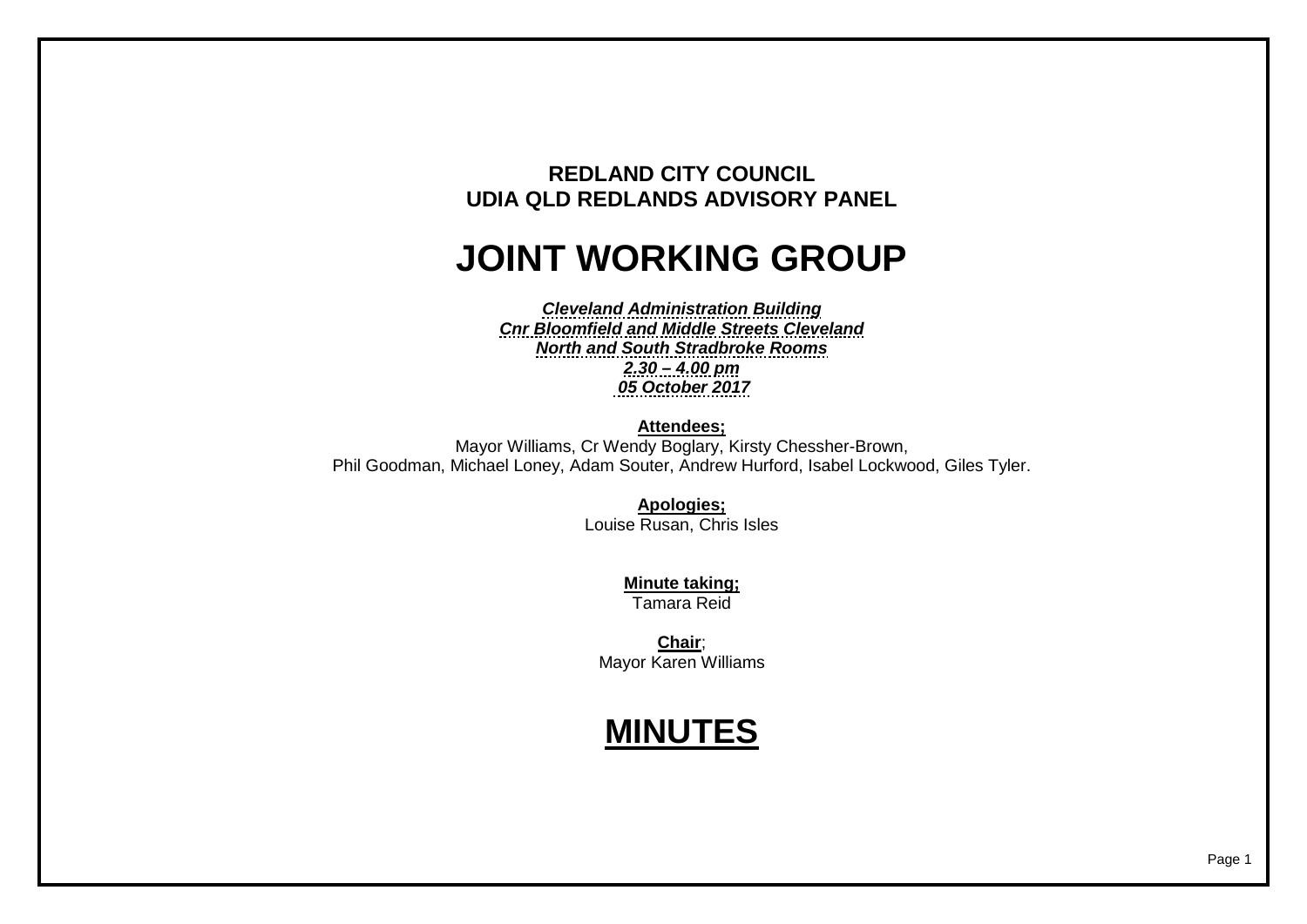| No. | <b>Item</b>                                                                                                                                                                                         | <b>Action Item / Outcome</b>                                       |
|-----|-----------------------------------------------------------------------------------------------------------------------------------------------------------------------------------------------------|--------------------------------------------------------------------|
|     | Mayor Williams opened the meeting at 2.30 pm                                                                                                                                                        |                                                                    |
| 1.  | <b>Welcome and apologies</b>                                                                                                                                                                        | Louise Rusan, Chris Isles                                          |
|     | Mayor Williams welcomed attendees to the meeting and<br>noted the apologies                                                                                                                         |                                                                    |
| 2.  | <b>Minutes from previous meeting</b>                                                                                                                                                                | Minutes of the previous meeting endorsed                           |
| 3.  | Action items from previous meeting                                                                                                                                                                  | Action items discussed and updated                                 |
| 4.  | <b>Creation of Advocacy Document</b>                                                                                                                                                                |                                                                    |
|     | RCC presented potential items for inclusion in an advocacy<br>document. It was noted that preliminary discussions had<br>taken place between UDIA and RCC regarding potential<br>scope of document. | RCC to draft a document and send to UDIA for consideration.        |
|     | There was general agreement that this work needs to be<br>prioritised to ensure completion prior to the State Election.                                                                             |                                                                    |
| 5.  | <b>Council's endorsed Strategic Priorities</b>                                                                                                                                                      |                                                                    |
|     | RCC provided an overview of Council's endorsed strategic<br>priorities.                                                                                                                             | The group noted the overview and the progress being made on these. |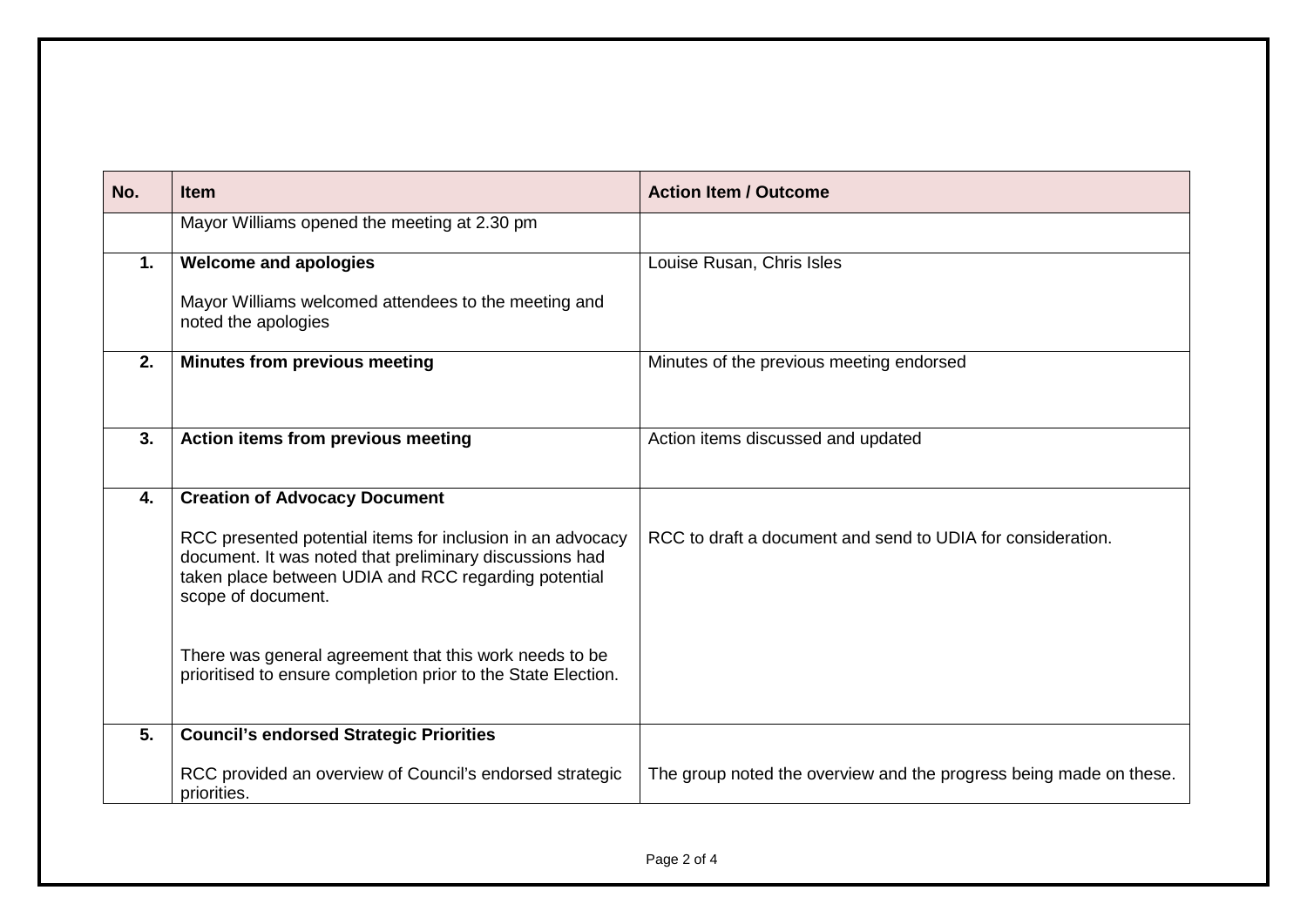| 6.               | Draft multiple dwelling design guidelines (MDDG)<br>RCC presented the draft MDDG. It was noted that Council<br>is currently seeking feedback with a public consultation<br>period from 5 Oct - 3 Nov 2017.                                                                                                                                                                                               | The group noted the overview and agreed that the design guidelines<br>are a positive step forward. |
|------------------|----------------------------------------------------------------------------------------------------------------------------------------------------------------------------------------------------------------------------------------------------------------------------------------------------------------------------------------------------------------------------------------------------------|----------------------------------------------------------------------------------------------------|
| $\overline{7}$ . | <b>Planning Pulse (UDIA QId Research Foundation</b><br>findings on development assessment and<br>infrastructure charges)<br>UDIA provided an overview of work they have undertaken<br>reviewing fees and charges and infrastructure in relation to<br>high growth Councils across the state. This revealed that<br>generally Redland fees and charges are around the median<br>across the fees reviewed. | The group noted the overview.                                                                      |
| 8.               | <b>UDIA Showcase event</b><br>UDIA confirmed that they were unable to generate<br>sufficient interest in a UDIA showcase event for the<br>Redlands.                                                                                                                                                                                                                                                      | The group noted the feedback from UDIA.                                                            |
| 9.               | Development study tour<br>The group discussed a proposal for a study tour, for<br>Councillors and officers to visit development sites across<br>SEQ in early 2018. It was agreed that the scope of such                                                                                                                                                                                                  | UDIA to provide details of potential study tour to RCC.                                            |